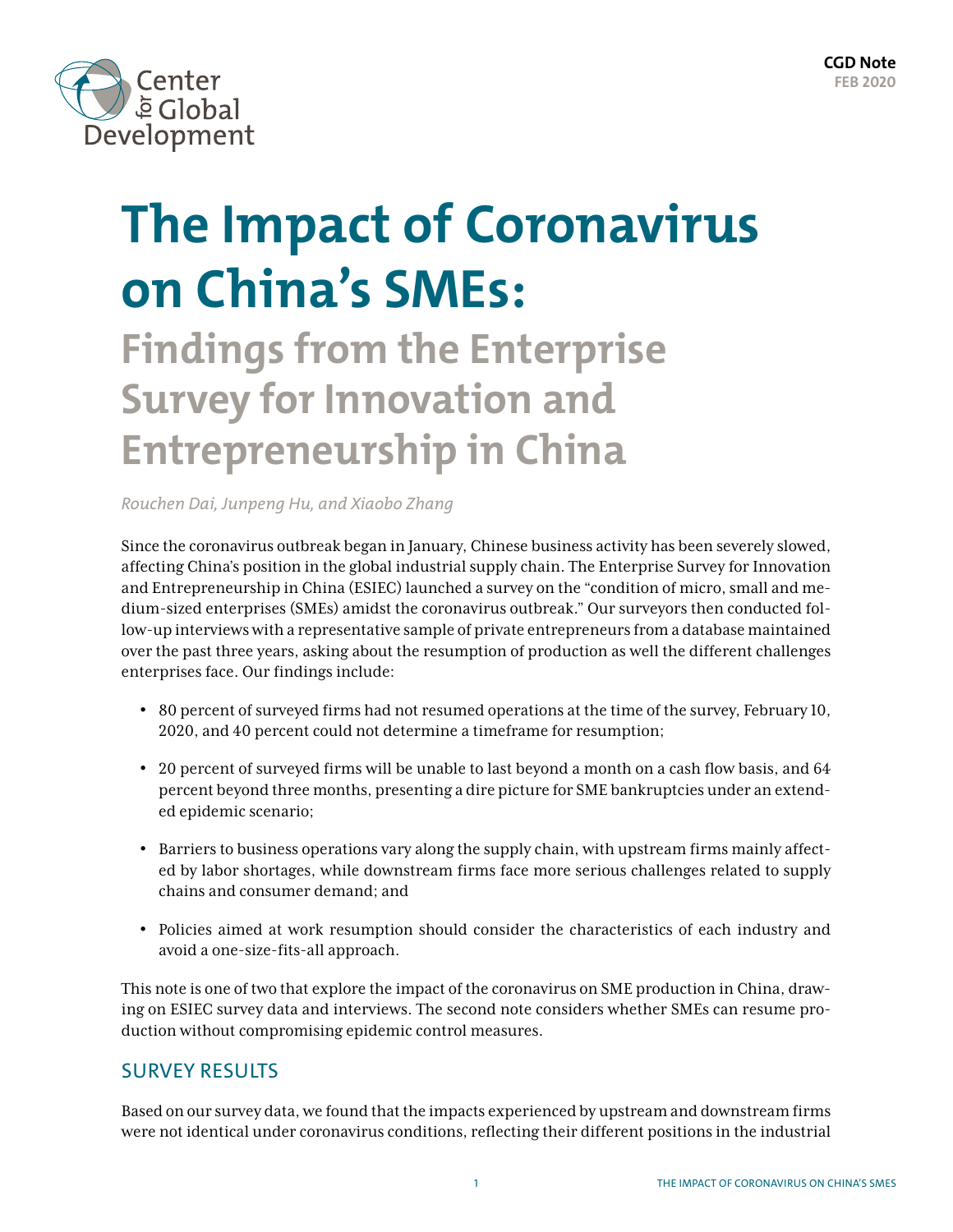# BOX 1. THE ESIEC AND SURVEY METHODOLOGY

ESIEC is a field survey of Chinese private enterprises conducted by the Center for Enterprise Research of Peking University over three consecutive years (2017, 2018, and 2019). Based on a random sampling of enterprises with business registration, the survey previously interviewed nearly 10,000 new private enterprises in seven provinces from 2010 to 2017, collecting information such as start-up history and business operations. Following the coronavirus outbreak, the ESIEC Project Alliance (formed by Peking University, Central University of Finance and Economics, Harbin Institute of Technology – Shenzhen Campus, Guangdong University of Foreign Studies, and Shanghai University of International Business and Economics) conducted a special survey on the survival of small, medium, and micro enterprises under coronavirus conditions. A total of 2,668 samples were collected (including 2,459 samples with industrial information). As shown in Figure 1, the industry distribution of the collected samples is about the same as that of the total data. At the industry level, these samples are to reasonably representative of small, medium, and micro enterprises in China.



#### **FIGURE 1. Industry Distribution of Survey and Total Data**

supply chain. While enterprises downstream in the industrial chain directly provide goods to consumers, upstream enterprises provide intermediate goods required by those downstream actors. In general, upstream enterprises enjoy the advantage of economies of scale. They can also rely on the capital structure to form large enterprises. In contrast, downstream enterprises consist mostly of labor-intensive, micro, small, and medium-sized firms.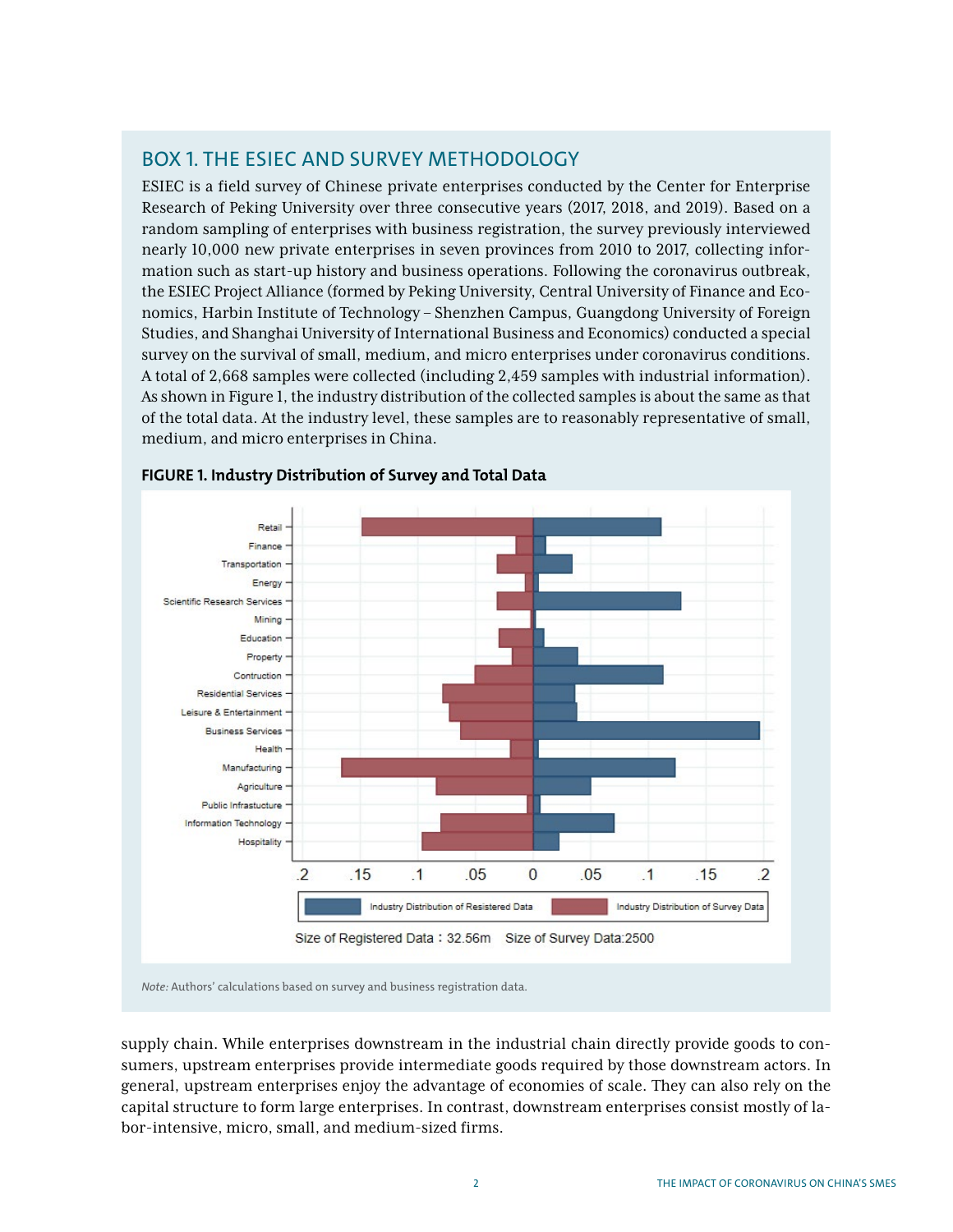Upstream entrepreneurs hold different points of view regarding the impacts of the novel coronavirus outbreak. In short, they believe that the impacts of the outbreak will be relatively small in the long run. The biggest issue for them currently is labor shortages. In contrast, entrepreneurs in downstream industries face declining consumer demand as well as shortages of raw materials caused by disruptions in the supply chain. And as with upstream enterprises, they also are experiencing shortages in the supply of labor.

As shown in Figure 2, as of February 10, 2020, an average of 80 percent of enterprises still had not resumed operations, while the level of work resumption in business services was slightly higher at 30 percent. A possible reason for this difference is the fact that the operations of the business services sector can be conducted online, and industries such as IT, logistics, and scientific research have become the foundation of social operations following the outbreak. Meanwhile, the heavy industry and residential services sectors are the most pessimistic about work resumption. Among those that have yet to resume work, 40 percent currently cannot determine the timeframe for eventual resumption. Among those that can determine this timeframe, over 50 percent of entrepreneurs feel that they will not resume work within two weeks (that is, late February 2020). *Overall, the work resumption outlook is grim.*



#### **FIGURE 2. Work Resumption Situation, by Sector**

*Note:* Authors' calculations based on survey data. Vertical lines in the bar chart represent 95 percent confidence intervals. If vertical lines in a bar chart do not match one another, this means that the average values of the two groups differ at the 95 percent significance level.

An important reason that enterprises cannot resume work is that employees are unable to return to work in a timely manner, a major impact. As shown in Figure 3, the percentage of employees unable to return to work in heavy industry enterprises is the highest, at nearly 30 percent. At the same time, among entrepreneurs in both light and heavy industries, concern over temporary labor shortages is at its highest, at 60 percent and 55 percent, respectively. Light industry is often labor-intensive and relies heavily on its workforce. It also has a high proportion of foreign workers. For these indus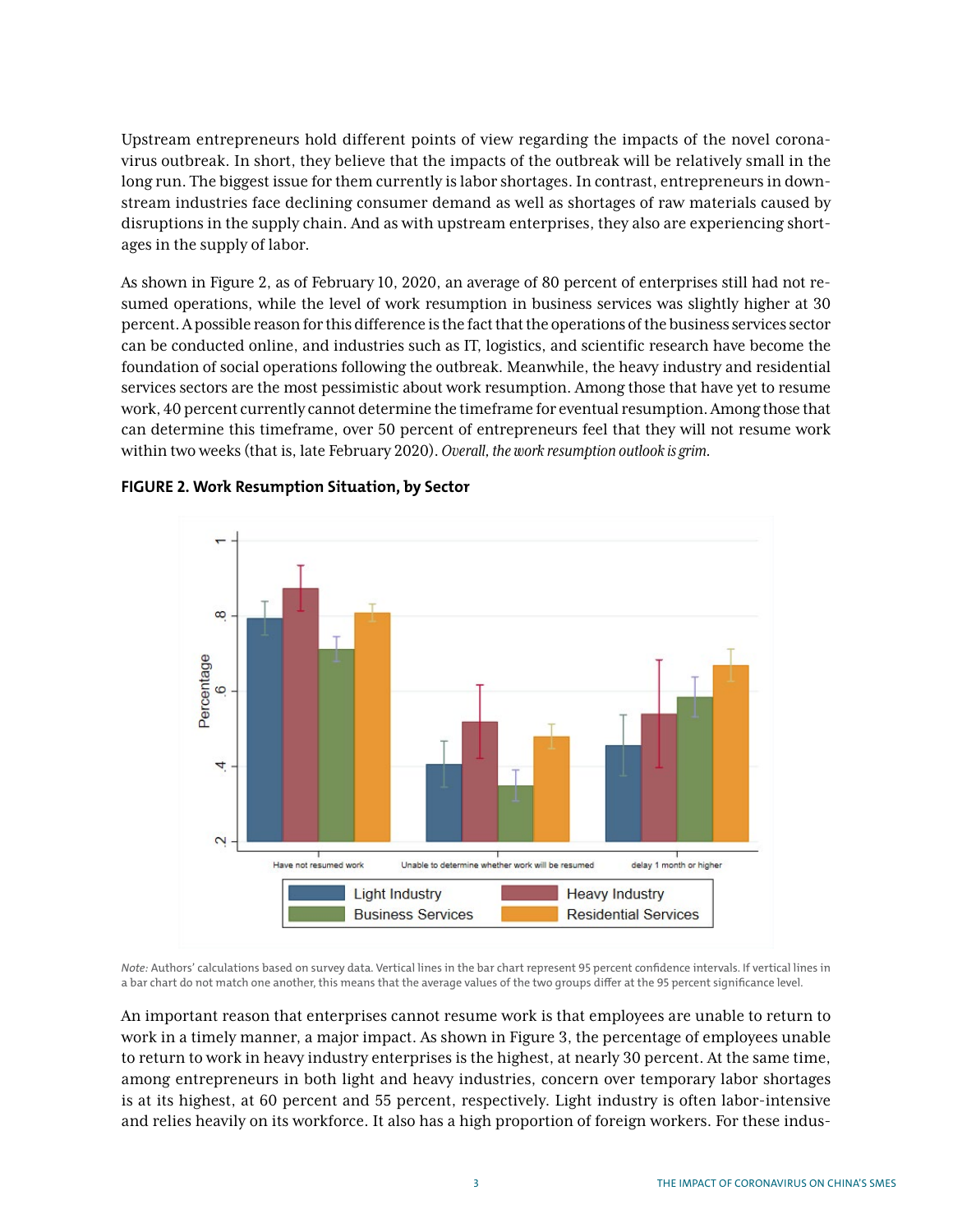tries, the most severe issue is the current labor shortage. Although the residential services sector has been directly hit by the coronavirus outbreak, only 30 percent of entrepreneurs in this sector saw this shortage as an issue primarily because they are usually small or self-employed and feature a high proportion of local employees.





*Note:* Authors' calculations based on survey data. Vertical lines in the bar chart represent 95 percent confidence intervals. If vertical lines in a bar chart do not match one another, this means that the average values of the two groups differ at the 95 percent significance level.

Under conditions of economic stagnation, enterprises' inability to resume work poses a major challenge and places significant stress on their cash flow. As enterprises remain responsible for fixed costs such as wages, rents, and taxes, they have no choice but to declare bankruptcy once their cash flow is depleted. In the coronavirus context, 20 percent of enterprises will be unable to last beyond a month with their current cash flow, while 64 percent will be unable to last beyond three months. In terms of cost pressures, the most critical issue facing the business services and light industry sectors is wage costs. As shown in Figure 4, as wages in the business services sector are comparatively high, over 60 percent of enterprises in that sector believe that current wages are the biggest cost pressure. Meanwhile, over 20 percent of business services enterprises are considering laying off workers, with the light industry sector in second place. As most of these enterprises depend heavily on their labor force, wages are an important component of their costs. In contrast, wage pressure in the heavy industry and residential services sectors are more modest, at less than 50 percent each. The percentage of these enterprises considering laying off personnel is also relatively small.

For enterprises engaged in economic activities that rely on both upstream raw materials and downstream demand, economic stagnation will be transmitted down the industrial chain. At the upstream end, the light industry sector currently faces the most severe issue of shortages of raw materials, with nearly 70 percent of enterprises in that sector pointing to that problem. In contrast, in the services sector, less than 40 percent of entrepreneurs face similar shortages. As shown in Figure 5, on the demand side, the light industry, business services, and residential services sectors have been directly hit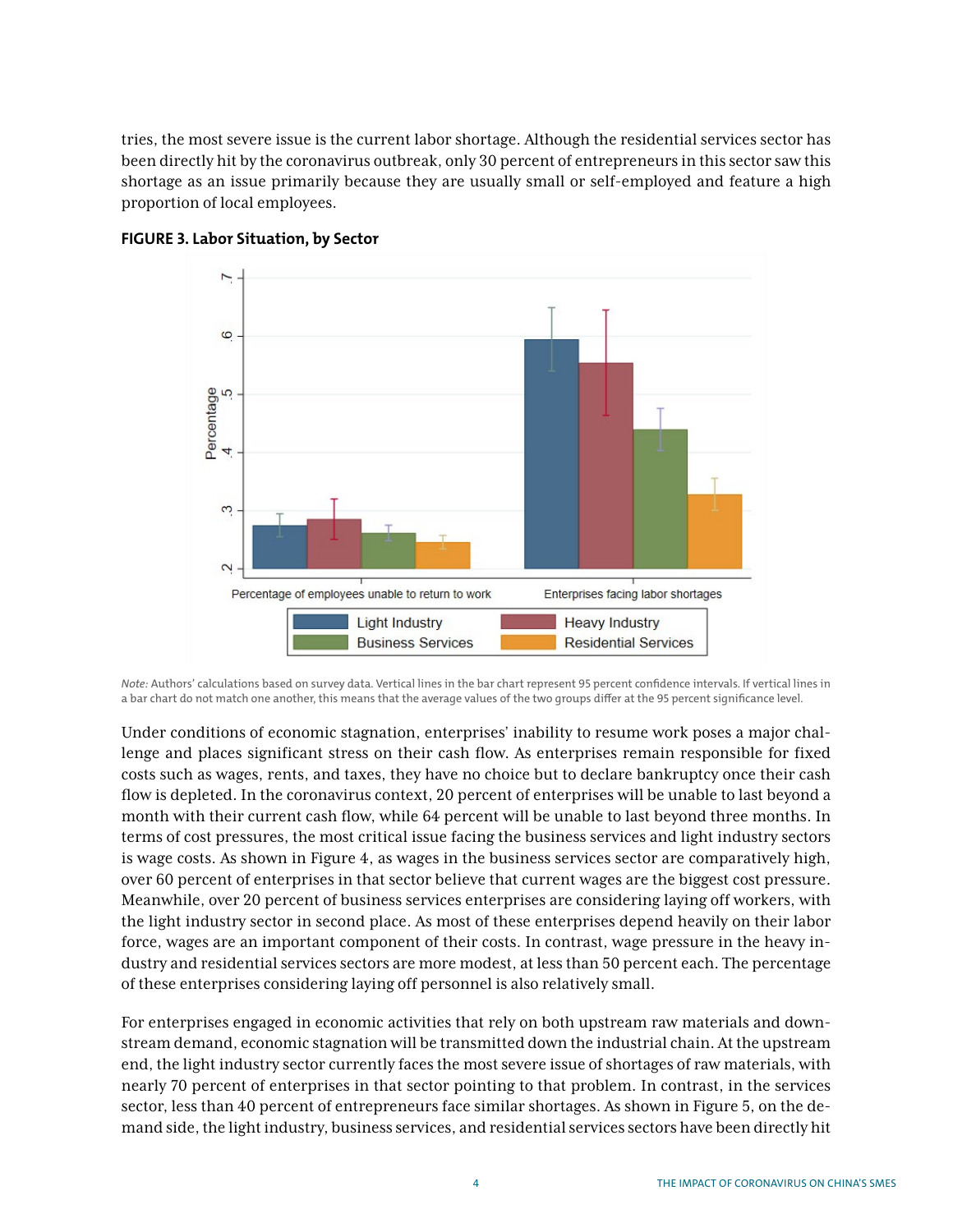**FIGURE 4. Cost Pressures, by Sector**



*Note:* Authors' calculations based on survey data. Vertical lines in the bar chart represent 95 percent confidence intervals. If vertical lines in a bar chart do not match one another, this means that the average values of the two groups differ at the 95 percent significance level.



**FIGURE 5. Upstream and Downstream Pressures in the Industrial Chain, by Sector**

*Note:* Authors' calculations based on survey data. Vertical lines in the bar chart represent 95 percent confidence intervals. If vertical lines in a bar chart do not match one another, this means that the average values of the two groups differ at the 95 percent significance level.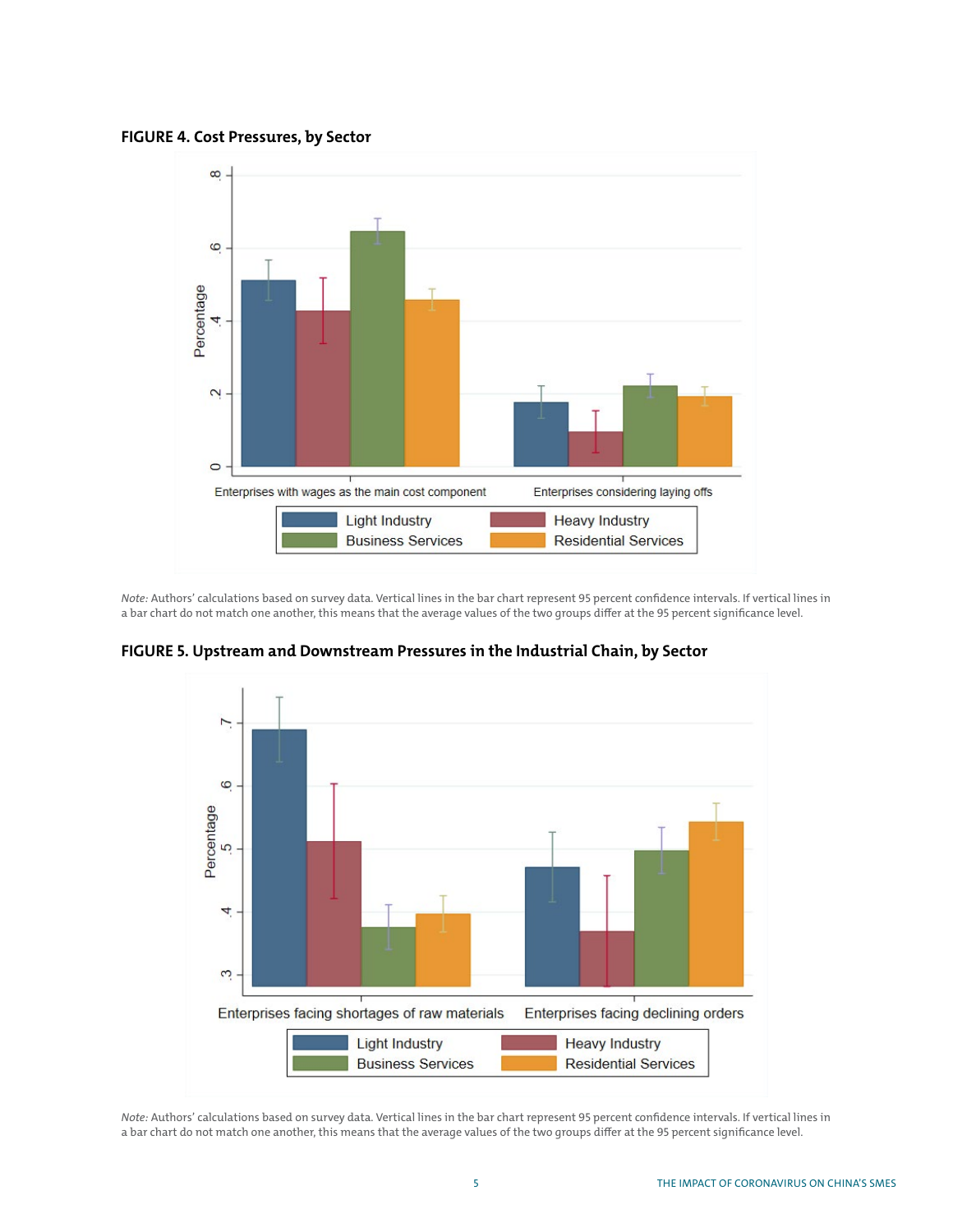by the outbreak, resulting in weak consumer demand, with over 50 percent of entrepreneurs citing declining orders. At the other end of the industrial chain, the heavy industry sector has been hit less hard because raw materials often originate from state-owned enterprises with large resources, and demand comes from orders from the light industry sector, which is currently operating in an urgent production resumption mode.

Are the repercussions of the outbreak for business operations short- or long-term? We surveyed a large number of entrepreneurs on their predictions for total revenues and costs for all of 2020 relative to 2019. As shown in Figure 6, residential services entrepreneurs believe that the heaviest impact will be on operating income, with an average predicted decline of over 8 percent, while the business services sector holds a somewhat more optimistic view for the longer term, with a predicted decline of no more than 6 percent. As regards raw materials, the light industry sector expresses concerns over rising costs and believes that the estimated cost of raw materials will soar by about 7 percent. Finally, it is worth noting that entrepreneurs involved in exports cite a more significant concern, predicting that the impact of the outbreak on their activities may surpass 10 percent.



**FIGURE 6. Prediction of Medium- to Long-Term Impacts of Outbreak, by Sector**

*Note:* Authors' calculations based on survey data. Vertical lines in the bar chart represent 95 percent confidence intervals. If vertical lines in a bar chart do not match one another, this means that the average values of the two groups differ at the 95 percent significance level.

Based on the data analysis presented above, we can deduce that the light industry sector faces the biggest challenges. Not only does it face disruptions in the industrial chain, but it has also been hit hard by shortages of raw materials as well as by soaring prices. In addition, it has had to deal with labor shortages. On the consumer demand side, orders have also been decreasing. In particular, for light industry enterprises involved in exports, the decline in orders arising from the epidemic surpasses 10 percent. Meanwhile, the main issue facing the heavy industry sector is the labor shortage. If the epidemic does not spread widely and employees are able to resume work following the outbreak, the impact on the heavy industry sector will be comparatively small. For their part, business services of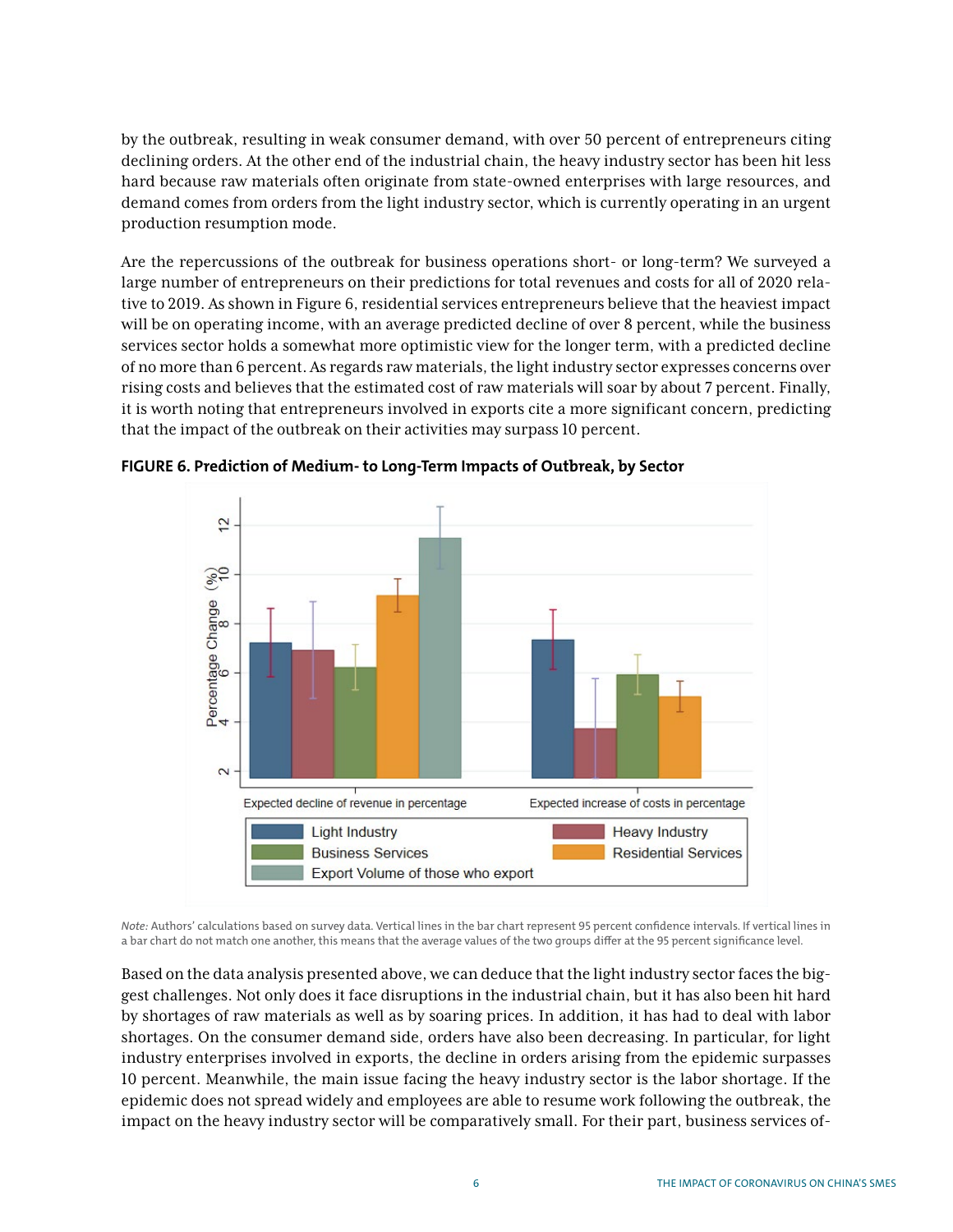ten have modern ways of operating their businesses, including the important role played by Internet Plus in the context of coronavirus, which has raised demand for business services. If the cash flow of business services enterprises can be ascertained and wage costs such as social security contributions can be reduced, recovery could be relatively fast. Finally, the residential services sector will be directly affected by weak consumer demand as a majority of problems will originate as part of declining demand. As the residential services sector consists mostly of sole proprietors and small enterprises, the issue of labor shortage is not apparent. However, the issue of rents creates the main cost pressure.

When we asked entrepreneurs to list the two supportive policies they think are most needed, it became apparent that the policies required by entrepreneurs differ in importance across sectors, and directly relate to the specific problems each faces. As shown in Figure 7, over 70 percent of enterprises in the residential services sector would require rental relief, while only 40 percent of entrepreneurs in the heavy industry sector believe that rent reductions would be effective. In fact, over 40 percent of heavy industry enterprises would prefer tax rebates instead. For these enterprises, a reduction in value-added tax (VAT) would be a more effective relief measure. For their part, enterprises in the light industry and business services sectors face increased wage pressure. Consequently, 30 percent of these entrepreneurs wish for a rebate in social security contributions to ease the cash flow pressure arising from wage costs. In comparison with asset-light sectors such as residential services, financing support is more important for heavy industry enterprises.



#### **FIGURE 7. Support Policies Entrepreneurs Consider Most Effective, by Sector**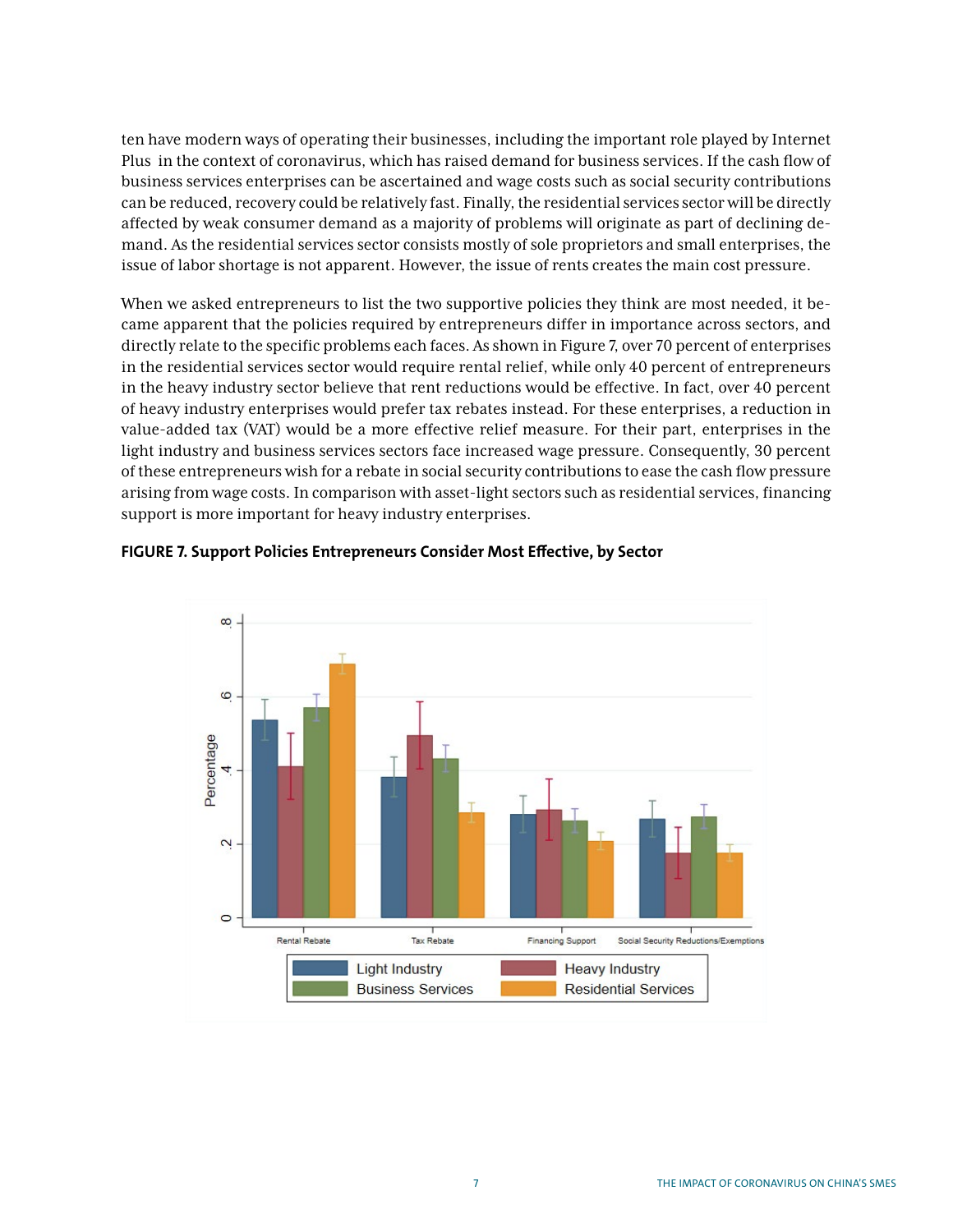## SECTOR-SPECIFIC RECOMMENDATIONS

Given limited public resources, we recommend that the Chinese government assist enterprises in resuming work and production as soon as possible. Supportive policies should be tailored to the unique characteristics of each sector. For example:

- The light industry sector is most in need of support, in particular those enterprises involved in exports. By introducing support for the full industrial chain, and rebates in social security contributions, the government can help enterprises to quickly resume operations.
- To assist the heavy industry sector, the government should roll out region-specific epidemic control measures. Many medium- and large-sized heavy enterprises have their own dormitories. They should take responsibility for organizing production while keeping workers safe within their perimeters.
- In the business services sector, as the long-term impact of the outbreak will likely be relatively small, the government should continue to provide medium- to long-term loans to avoid disrupting cash flows.
- Although the residential services sector has been hit by the direct impact of weak demand, the need for government support should be relatively limited. Rent relief is identified by the residential services sector as the most important supportive policy.

Despite more than a dozen supportive policies unveiled by various ministries and commissions to help enterprises overcome the epidemic, most private entrepreneurs lack a clear understanding of these policies and have no idea how to make proper use of them. Supportive policies should take into account differences across sectors to be more relevant to their specific needs; they should also be more transparent if they are to deliver subsidies directly to the private entrepreneurs they aim to help overcome the crisis.

*The Enterprise Survey for Innovation and Entrepreneurship in China (ESIEC) is a key project of the Institute of Social Science Surveys of Peking University. It is conducted by the Center for Enterprise Research of Peking University.*